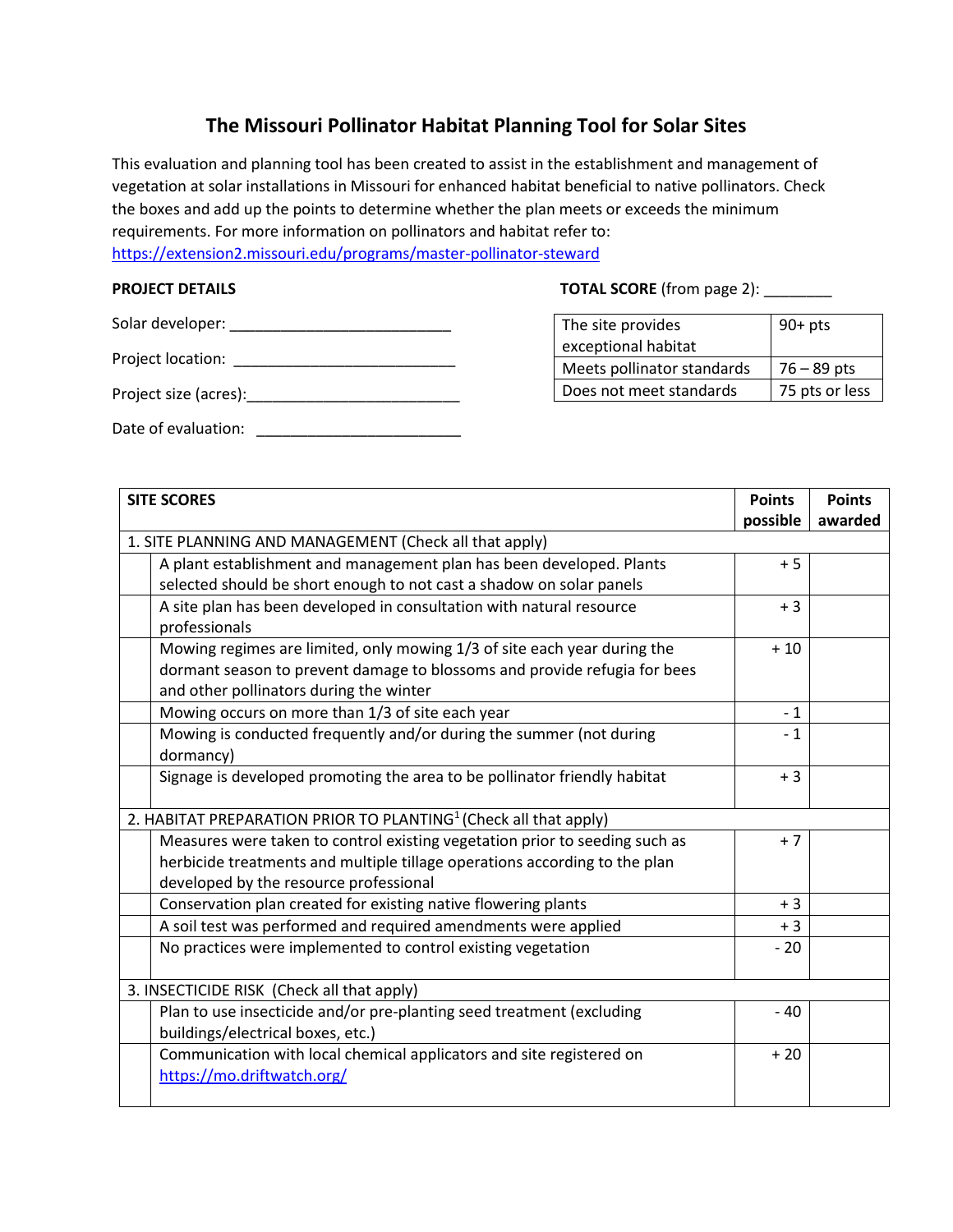| 4. AVAILABLE HABITAT COMPONENTS WITHIN 0.25 MILES (Check all that apply)                            |       |  |  |  |
|-----------------------------------------------------------------------------------------------------|-------|--|--|--|
| Native warm-season grasses for bee nesting                                                          | $+1$  |  |  |  |
| Open sandy soil areas for bee nesting                                                               | $+1$  |  |  |  |
| Trees/shrubs for bee nesting                                                                        | $+1$  |  |  |  |
| Water sources available throughout the year                                                         | $+1$  |  |  |  |
| <b>FLOWERING PLANT SCORES</b>                                                                       |       |  |  |  |
| 5. FLOWERING PLANT SPECIES SEEDED IN PERIMETER AREA (native, not introduced; species with more than |       |  |  |  |
| $1\%$ cover <sup>2</sup> ) (Check one)                                                              |       |  |  |  |
| 5 - 10 species                                                                                      | $+1$  |  |  |  |
| 10 - 15 species                                                                                     | $+3$  |  |  |  |
| 16 - 20 species                                                                                     | + 8   |  |  |  |
| > 20 species                                                                                        | $+10$ |  |  |  |
| Exclude invasive plant species from total                                                           |       |  |  |  |
| 6. PLANT DIVERSITY UNDER SOLAR ARRAY <sup>3</sup> (Check one)                                       |       |  |  |  |
| Grass monoculture                                                                                   | $+1$  |  |  |  |
| Clover/grass mix                                                                                    | $+5$  |  |  |  |
| Native wildflower mix                                                                               | $+10$ |  |  |  |
| 7. PERCENT OF SITE PLANNED TO BE DOMINATED BY WILDFLOWERS <sup>4</sup> (Check one)                  |       |  |  |  |
| $0 - 25 %$                                                                                          | $+1$  |  |  |  |
| 26 - 50 %                                                                                           | $+3$  |  |  |  |
| $51 - 75%$                                                                                          | $+8$  |  |  |  |
| More than 75 %                                                                                      | $+10$ |  |  |  |
| Projects may have different species mixes under the solar panels and around the                     |       |  |  |  |
| perimeter.                                                                                          |       |  |  |  |
|                                                                                                     |       |  |  |  |
| 8. SEEDS USED FOR WILDFLOWER AREAS                                                                  |       |  |  |  |
| Seed mixes follow USDA NRCS standards for native pollinator mixes which                             | $+10$ |  |  |  |
| includes number of species blooming during various seasons, standards for                           |       |  |  |  |
| sourcing seeds, seeds/square foot and standards for eligible species                                |       |  |  |  |
|                                                                                                     |       |  |  |  |
| 9. SEASONS WITH AT LEAST THREE BLOOMING FORB SPECIES PRESENT (Check all that apply)                 |       |  |  |  |
| Spring (April - May)                                                                                | $+5$  |  |  |  |
| Summer (June - August)                                                                              | $+5$  |  |  |  |
| Fall (September - October)                                                                          | $+5$  |  |  |  |
| <b>Total points:</b>                                                                                |       |  |  |  |

<sup>1</sup> Contact the MU Extension Center located in the county where the site is located for information on collecting soil samples for testing.

<sup>2</sup> Measurements of percent cover should be based on the percent of the ground surface covered by foliage as viewed from above.

<sup>3</sup> For seeding within the panel array, utilize a native wildflower mix that is short in stature or clovers and other non-native species beneficial to pollinators. If clovers are used, these should be established in locations separate from the native wildflowers in the perimeter locations.

<sup>4</sup>Wildflowers in Section 7 refer to native forbs which are flowering plants that are not woody and are not grasses, sedges, etc.